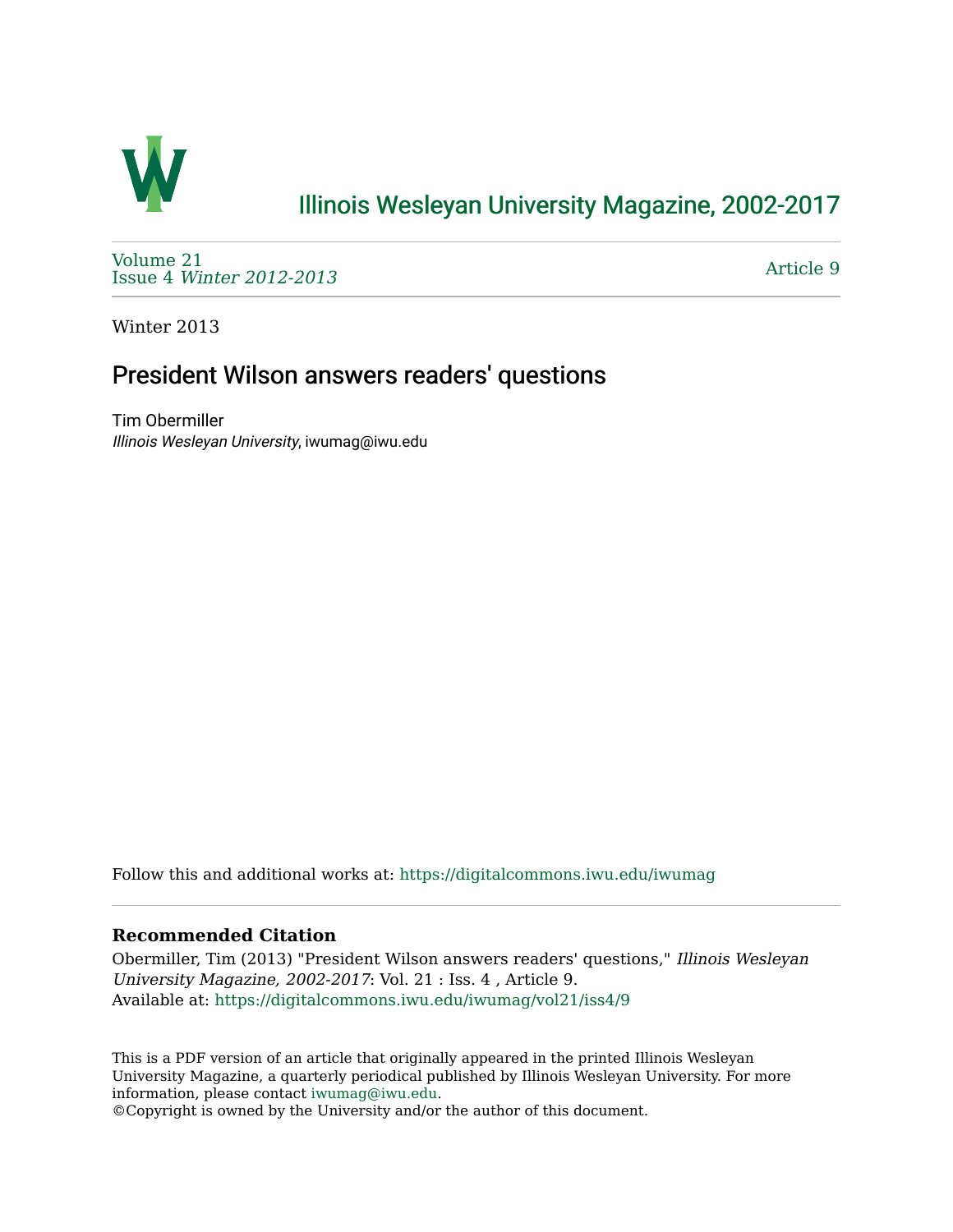## **President Wilson answers readers' questions**

**In his IWU Magazine interview published in the Fall 2012 edition, President Richard F. Wilson discussed the mounting need for student financial aid and how alumni support was critical to meet that challenge. The Illinois Wesleyan president covered several related topics in his interview, and afterward many of our readers sent questions on additional topics. Wilson provided answers to two of those questions in a follow-up interview, which starts below.**

**One alumna who recently visited campus noted the new construction that had taken place and wondered if that might demonstrate misplaced priorities, given the growing need for student aid and other financial challenges.** 

**President Wilson answers:** Given the visibility of construction projects, it's understandable that visitors to campus might assume that buildings are our main focus. In fact, for our *Transforming Lives*campaign, only one-fifth of the \$125 million goal is for construction. The remaining \$100 million is dedicated to growing our endowment and increasing student financial aid as well as initiatives identified by our Strategic Plan as essential to support and enhance



exceptional teaching and scholarship.<br>**A student enjoys a warm fall day on the Eckley Quadrangle while, in the background, construction continues on the new classroom building.**

While \$16 million for this project represents a sizable investment for the future, it's important to remember that, in just one year, we are allocating almost twice that amount (\$31 million) for student financial aid, which comprises 35 percent of our total operating budget and has increased from \$23 million five years ago.

It's also important to note that for all of the University's major renovation or construction projects undertaken over the past six years, *no new debt has been incurred*. It has been the practice of the current administration to secure gifts for new buildings before construction begins, and funding for two projects even included endowments to help with repair and renovation costs in the future. The bottom line: construction for these projects has had no impact on the University's operating budget and is funded only by those gifts designated to them.

For our newest facility, a student apartment complex east of The Ames Library, the cost of construction and operating expenses will be covered through rental income generated by the students living there. The goal of this project is to maintain continuous University occupancy throughout a student's undergraduate experience, which will also assist us in retaining upperclass students on campus.

All of our recent construction and renovation projects — including the Minor Myers, jr. Welcome Center, Joslin Atrium, improvements to the Joyce Eichhorn Ames School of Art, artificial turf in Tucci Stadium and indoor track replacement in the Shirk Center — offer important benefits to our goal of enhancing the quality of our students' experience at Illinois Wesleyan. Students have many options for college, and we know from experience that quality matters.

But just as we are grateful to donors who have provided the funds for these projects, we are equally grateful for donors of gifts large and small — who have provided student aid and scholarships, endowed professorships and supported other campaign priorities. Though such support may not always be as clearly visible as a busy construction site, it has a profound impact on fulfilling our academic mission both now and in the future.